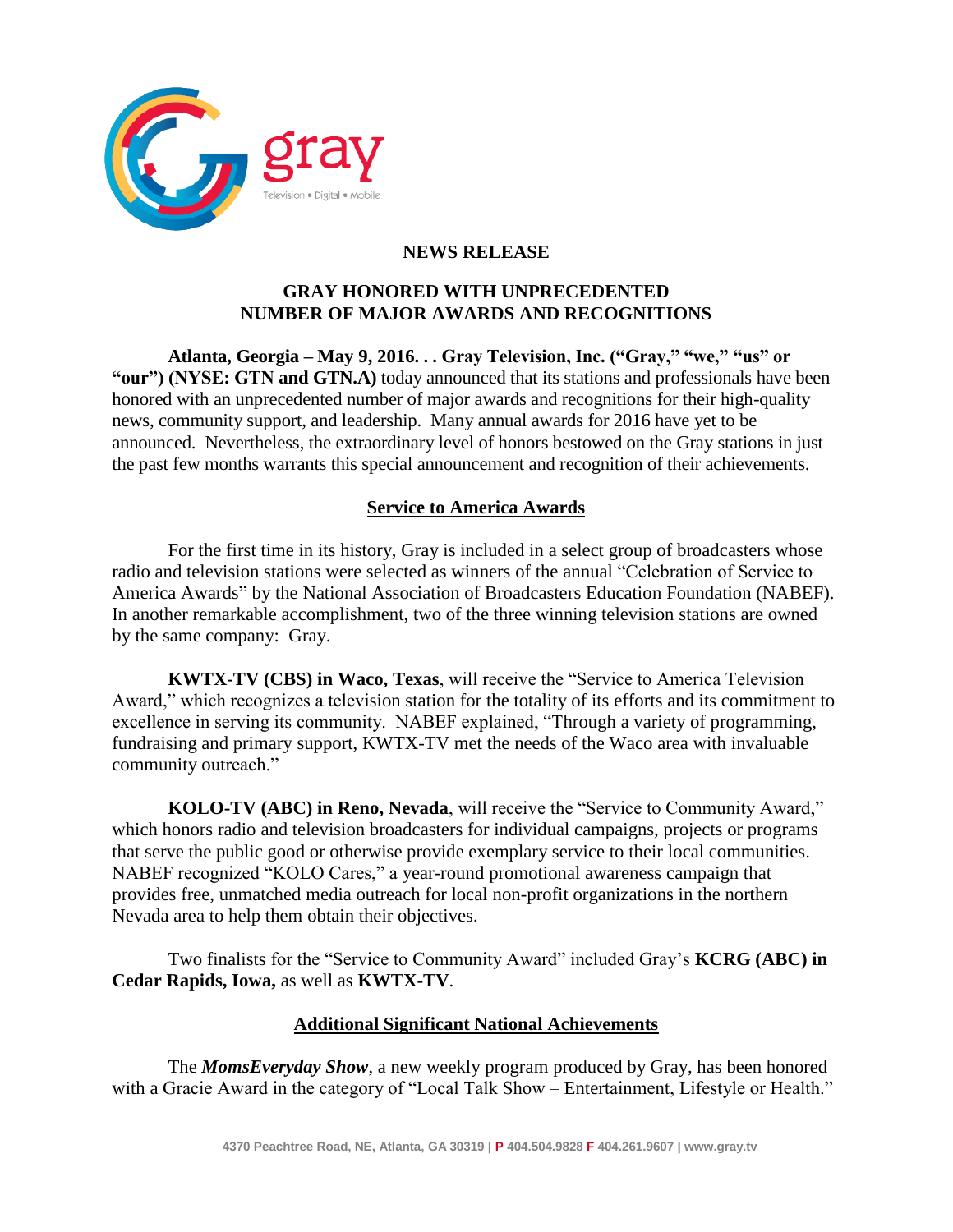Gray's MomsEveryday team aims to "make mom's life easier" featuring lively and relevant panel discussions among moms from all ages and stages, as well as stories that support, educate, and entertain parents across the country. Over fifty television stations broadcast the *MomsEveryday Show* across the county. Named after the late Gracie Allen, the Gracie Awards acknowledge outstanding team leadership and individual achievement. The Gracie awards focus on women who are making positive change and who further the discussion of what a fulfilling career in media looks like. The Gracie Awards benefit the Alliance for Women in Media Foundation, a charitable non-profit that creates educational programs, charitable activities and scholarship initiatives to benefit the public and women in the media.

For the first time in its history, Gray now has individuals serving on each of the four network affiliate associations as a result of this spring's elections of **Matt Eldredge**, General Manager of KOLO-TV, to the Board of the ABC Television Affiliates Association, and **Chris Gross**, General Manager of KEVN, to the Board of the Fox Affiliate Board of Governors. (Gray already had representation on the NBC Television Affiliates Board by CEO Hilton Howell and on the Board of the CBS Television Network Affiliates Association by EVP Kevin Latek.)

**Vance Luke**, Gray's Controller, has been selected by Media Financial Management Association as its first leader in the new series "People to Watch in 2016." In addition, *TFM – The Financial Manager* magazine recognized Mr. Luke as "The Shared Service Innovator."

**Jeffrey Marks**, Gray's Talent Development Director and the former long-time General Manager of WDBJ in Roanoke, has been selected by The Radio Television Digital News Association (RTDNA) to receive the 2016 John F. Hogan Distinguished Service Award. RTDNA's annual John F. Hogan Distinguished Service Award recognizes one individual's exceptional contributions to our profession and to freedom of the press. Past honorees include Walter Cronkite, Jorge Ramos, and Barbara Cochran.

**WSAW-TV (CBS) in Wausau, Wisconsin**, won the "Set of the Year" contest conducted by NewscastStudio, the trade publication for TV creative professionals. WSAW-TV prevailed over ABC's "Good Morning America" in the final round of the fan vote competition.

## **Major Recent Awards for News and/or Community Service**

**Sixteen regional Murrow awards** were bestowed upon Gray stations this year. RTDNA has honored outstanding achievements in electronic journalism with the Edward R. Murrow Awards since 1971. Award recipients demonstrate the spirit of excellence that Murrow set as a standard for the profession of electronic journalism.

- **KTUU-TV (NBC), Anchorage, Alaska**, and **WDBJ-TV (CBS), Roanoke, Virginia**, each won three regional Murrow awards.
- **KOLO-TV (ABC), Reno, Nevada, KWCH-TV (CBS), Wichita, Kansas,** and **WVLT-TV (CBS), Knoxville, Tennessee**, each won two regional Murrow awards.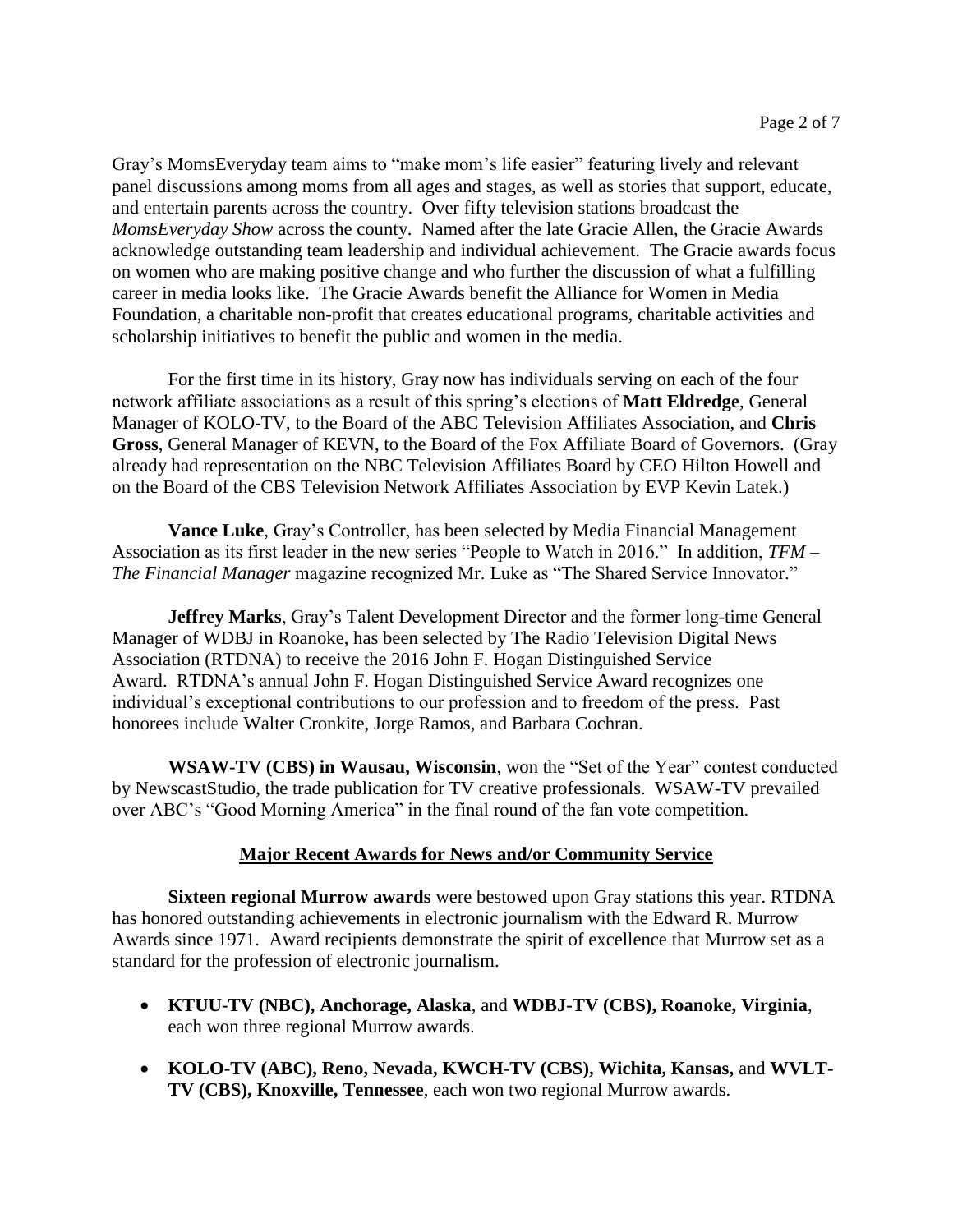Additional Gray stations receiving regional Murrow awards include **KKTV (CBS), Colorado Springs, Colorado, KWTX-TV (CBS), Waco, Texas, WJRT-TV (ABC), Flint, Michigan, and WOWT-TV (NBC), Omaha, Nebraska**.

**KALB (NBC/CBS) Alexandria, Louisiana,** was honored with several awards recently including "Station of the Year" (Small Market) from the Louisiana Association of Broadcasters and First Place in two categories from the Louisiana Associated Press Broadcasters.

**KBTX (CBS), Bryan/College Station, Texas**, received 12 Texas Associated Press Broadcasters Awards, including three First Place awards and four Second Place awards. In addition, KBTX received six American Advertising Awards (formerly the ADDYs), including two Gold and two Silver awards.

**KCRG (ABC), Cedar Rapids, Iowa**, was honored by the Midwest Broadcast Journalists Association with five Eric Sevareid Awards of Merit. It also received nine Iowa Broadcast News Awards.

**KFYR-TV (NBC), Bismarck, North Dakota**, has been honored by the Midwest Broadcast Journalists Association with four Sevareid Awards in news, weather and sports. In 2015, KFYR-TV was nominated for three Emmy Awards and took home the Emmy for Best Weathercast, and it won four Teddy Awards and two Merit Awards from the North Dakota Broadcasters Association.

**KGWN (CBS), Cheyenne, Wyoming**, won 10 Wyoming Association of Broadcasting awards, including four First Place awards and six Second Place awards. KGWN was also honored with a 2015 Heartland Regional Emmy.

**KJCT (ABC), Grand Junction, Colorado**, was recognized with three awards from the Colorado Broadcasters Association.

**KKCO (NBC), Grand Junction, Colorado**, won two First Place awards from the Colorado Broadcasters Association.

**KKTV (CBS), Colorado Springs, Colorado**, was recently honored with five First Place awards and 11 Second Place awards from the Colorado Broadcasters Association. The categories receiving First Place awards were Best Newscast, Best Hard News, Best Documentary, Best Sportscaster and Best Sports Program. In addition, the CBA awarded the prestigious Harry Hoth Public Service Award to KKTV for its commitment to community. The Colorado Non Profit Association also named KKTV as the Colorado Media Partner of the Year.

**KMOT-TV (NBC), Minot, North Dakota,** was recently awarded the Minot Area Homeless Coalition Outstanding Volunteer of the Year Award for bringing awareness to the community of the dramatic increase in homelessness.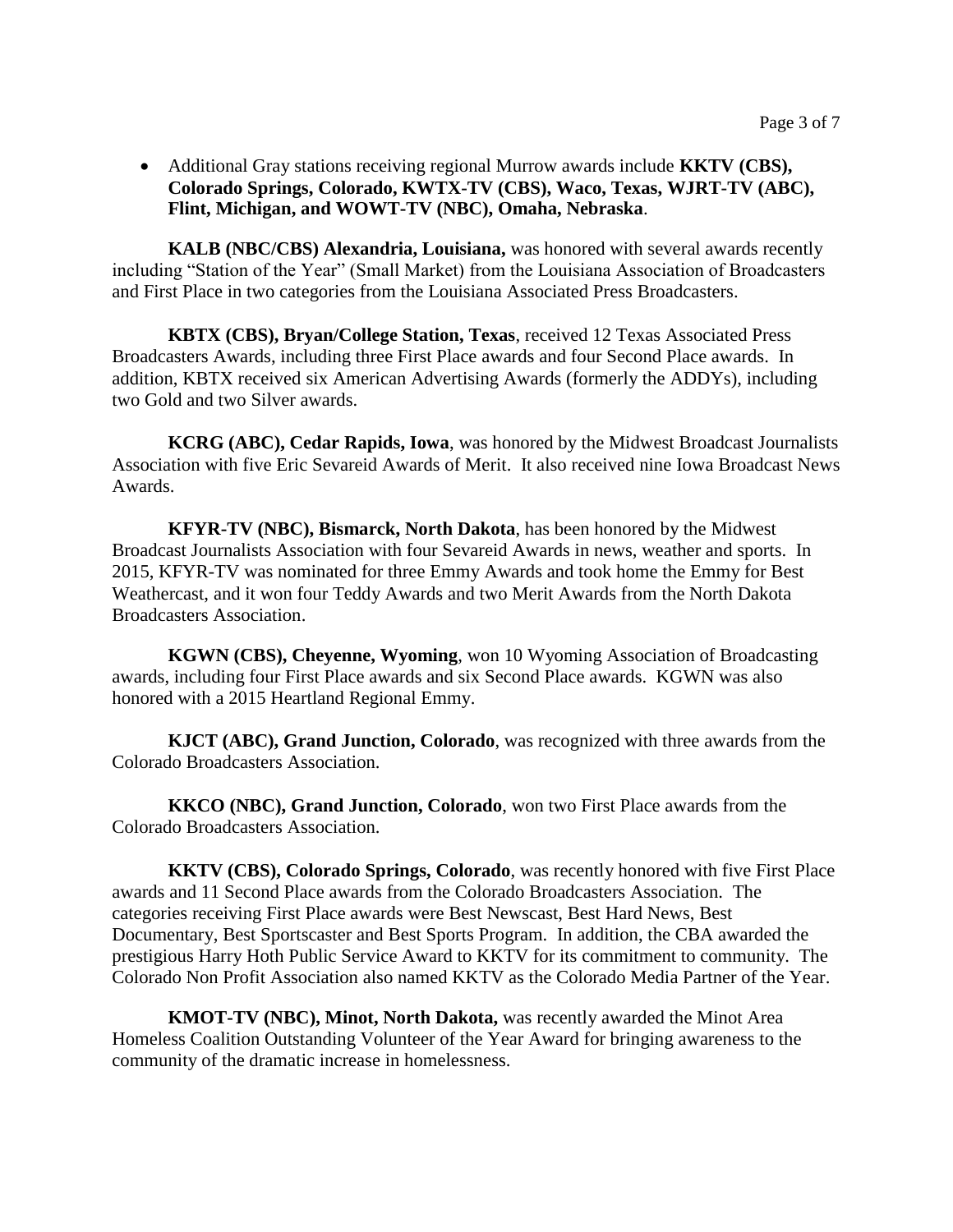**KMVT (CBS), Twin Falls, Idaho,** won First Place awards in seven categories and Second Place awards in three categories from the Idaho Press Club.

**KNOE (CBS), Monroe, Louisiana**, received the Louisiana Association of Broadcaster's Prestige Award for Best Sports Show in Louisiana for the second year in a row.

**KOLN/KGIN (CBS), Lincoln, Nebraska** last year won a Regional Emmy Award for Best Daytime Newscast as well as the Midwest Broadcast Journalism Association's Eric Sevareid Award for Photojournalism. Nebraska Governor Pete Ricketts presented KOLN/KGIN with the "Step Forward Award" from Serve Nebraska (Nebraska's Volunteer Service Commission), which recognizes a media outlet that excels in community involvement and demonstrates excellent community support.

**KOLO-TV (ABC), Reno, Nevada,** won a regional Associated Press Broadcasters award for Best Sports Reporting.

**KOSA (CBS), Odessa/Midland, Texas**, was selected as the "Station of the Year" for overall excellence by the Texas Associated Press Broadcasters. KOSA was honored with a total of 39 AP Awards, including seventeen First Place awards and twelve Second Place awards. KOSA recently wrapped up its Permian Basin Rehab Center Telethon, which helped to raise over \$1,180,000 for the area's only comprehensive non-profit rehabilitation facility.

**KSFY (ABC), Sioux Falls, South Dakota,** won three regional Sevareid Awards, including Best Newscast for Medium Market Television, from the Midwest Broadcast Journalism Association.

**KTUU (NBC), Anchorage, Alaska**, received 10 Northwest Emmy nominations and won six awards from Associated Press Broadcasters Television and Radio Association (APRTA). KTUU won eight First Place awards and 21 total awards from the Alaska Press Club, including Best Newscast, Best Talk Program, and Best Investigative Reporting. In addition, KTUU received eight Goldie Awards from the Alaska Broadcasters Association, including Best Television Newscast, Best Community Service, and Best Public Affairs Program.

**KVLY (NBC) Fargo, North Dakota**, was honored with five Teddy Awards from the North Dakota Broadcaster's Association. The Midwest Broadcast Journalists Association awarded KVLY a First Place Sevareid Award for play-by-play sports coverage of North Dakota State University Football.

**KWCH (CBS), Wichita, Kansas**, was chosen as the "Large Market Station of the Year" by the Kansas Association of Broadcaster in its most recent annual competition. The state association also awarded KWCH a total of 17 awards, including eight First Place awards. Last year, KWCH also received two bronze Telly's, seven Emmy nominations from the Heartland Chapter of NATAS, one Emmy win, two regional Edward R. Murrow Awards, and one national Edward R Murrow Award.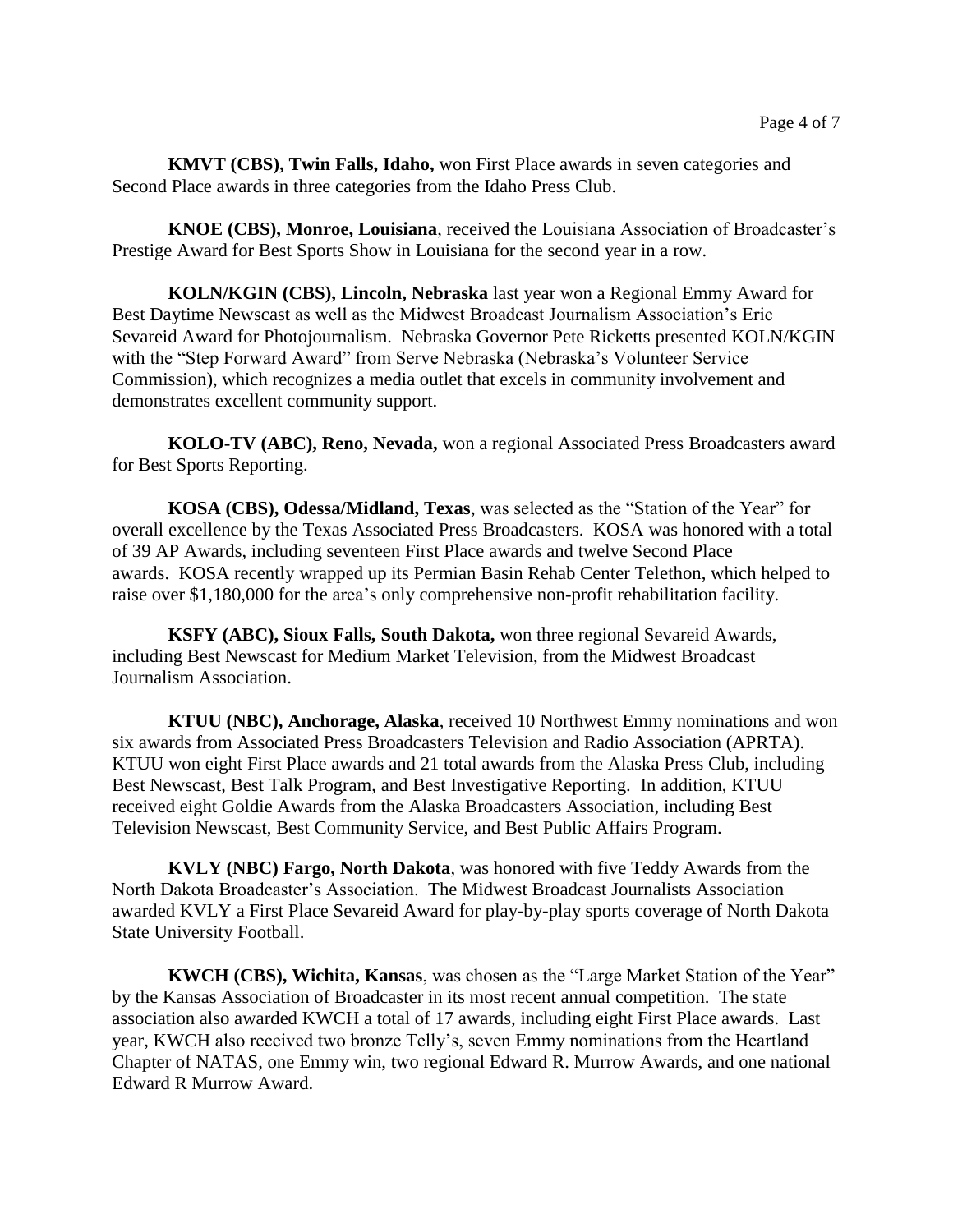**KWTX (CBS) Waco, Texas,** received 15 Texas Associated Press Broadcasters Awards, including four First Place awards and five Second Place Awards. KWTX also received a total of six ADDY Awards, including one Gold Award and one Silver Award.

**KXII (CBS), Sherman, Texas**, was honored with nine Texas Associated Press Broadcasters Awards, including three First Place awards and three Second Place Awards. It took First Place awards in the morning newscast, daytime newscast, and sportscast categories.

**WBKO (ABC), Bowling Green, Kentucky**, was a finalist for 17 Kentucky Associated Press Broadcasters Awards and won six First Place awards (including Best Political Coverage, Best Website, Best Digital Journalist, Best TV Reporter and Best TV News Anchor) and six Second Place awards.

**WCAV (CBS), Charlottesville, Virginia,** was honored with 14 awards from the Associated Press Broadcasters for Virginia/West Virginia in the small market division, including three Superior and 11 Meritorious awards.

**WCTV (CBS), Tallahassee, Florida,** was selected by journalists in other states for numerous 2016 Florida Associated Press Broadcaster Awards, including seven First Place awards and five Second Place awards. First Place achievements included Best Website, Best Weathercast, Best Mobile Journalist and Best Individual Achievement.

**WDBJ (CBS), Roanoke, Virginia,** won three Associated Press Broadcasters of the Virginias Awards. The Virginia Emergency Management Association presented its first Adam Ward Media Award to WDBJ. The Society of Professional Journalists presented a national resolution commemorating the lives and work of Alison Parker and Adam Ward. NATAS – National Capital and Chesapeake Bay Chapter presented a Ted Yates Award to each of Adam Ward and Alison Parker (posthumously), as well as to the employees of WDBJ for showing "courage in the face of tragedy."

**WHSV (ABC), Harrisonburg, Virginia**, was honored with numerous Associated Press Broadcasters Awards for Virginia/West Virginia, including six in the Superior Category and seven in the Meritorious Category.

**WIBW (CBS), Topeka, Kansas,** was named "Station of the Year" by the Kansas Association of Broadcasters. It also took home seven First Place awards and 16 awards overall. In addition, WIBW won a Bronze (2nd place) Telly Award and a Silver ADDY Award.

**WIFR (CBS), Rockford, Illinois,** was honored by the Illinois House of Representatives for its "support to the community and the dedication and hard work" to improve Rockford Region and the State of Illinois. The station also won four First Place and three Second Place awards from the Illinois Associated Press Broadcasters.

**WILX (NBC), Lansing, Michigan**, received nine Broadcast Excellence awards from the Michigan Association of Broadcasters.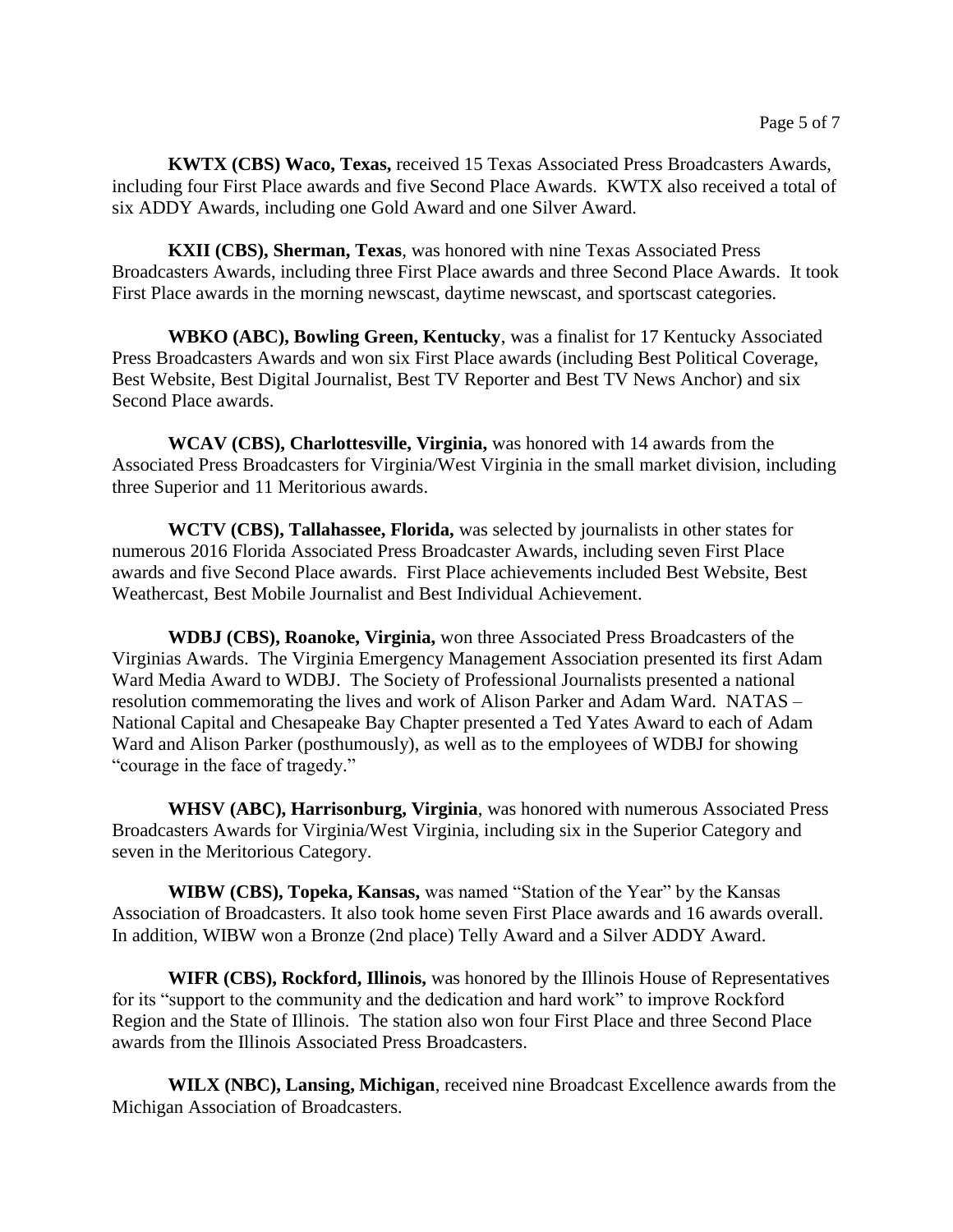**WJHG (NBC) Panama City, Florida**, was honored with more Associated Press Broadcasters awards in 2016 than any other television station in the state of Florida. The WJHG news team brought home a total of 16 Florida Associated Press Broadcasters awards, including First Place awards in eight categories and Second Place awards in seven categories. The station also received two Silver ADDY Awards.

**WKYT (CBS), Lexington, Kentucky,** won the top three news reporting awards from the Kentucky Associated Press Broadcasters in the Lexington/Louisville division. The station also received 14 News Excellence Awards from Kentucky Associated Press Broadcasters, including First Place in four categories, and eight awards from the Kentucky News Photographers Association, including First Place in three categories.

**WLUC (NBC), Marquette, Michigan**, currently holds the title of "Station of the Year" by the Michigan Association of Broadcasters. It also received six merit awards and seven best in category awards.

**WNDU (NBC), South Bend, Indiana,** was recognized as "Station of the Year" by the Indiana Broadcasters Association along with three other high honors including Best Newscast, Best Weathercast and Best Breaking News. In addition, WNDU received three Associated Press Broadcasters Awards, including top honors in two categories. WNDU was also nominated for an Emmy Award.

**WRDW (CBS), Augusta, Georgia**, was recognized by the Southeast Chapter of NATAS for Excellence In My Market (EMMAS), with top honors for Investigative Reporting, Sports Reporting, Best Reporter, and News Promotion.

**WSAZ (NBC), Charleston-Huntington, West Virginia**, has been selected as the "Station of the Year" by the West Virginia Broadcasters Association. The association also honored WSAZ with two additional awards.

**WTAP (NBC), Parkersburg, West Virginia**, was honored with six Associated Press Broadcasters Awards for Virginia/West Virginia, including two in the Superior Category and four in the Meritorious Category.

**WTOK (ABC), Meridian, Mississippi**, took home four Mississippi Associated Press Broadcasters Awards, including First Place for Best Newscast in the small market division.

**WTVG (ABC), Toledo, Ohio**, is again the most Emmy-nominated television station in Toledo. It racked up 15 nominations this year, more than all other stations in its market combined.

**WVLT (CBS), Knoxville, Tennessee**, received three nominations for Regional Emmy Awards. It also took home four Tennessee Associated Press Broadcasters Awards, including three First Place awards in the large market division.